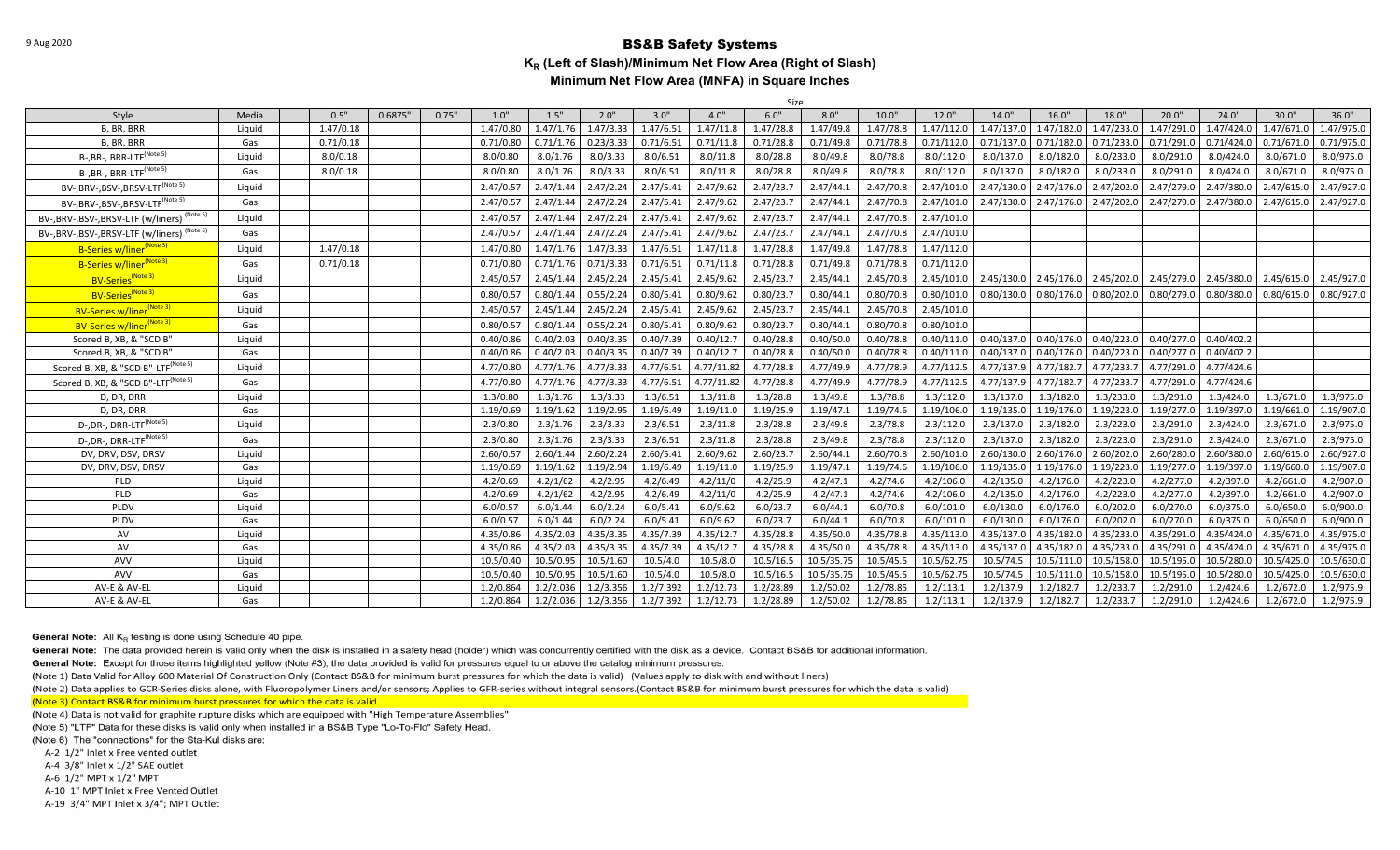| Size                                        |        |            |         |                         |  |            |           |           |                                  |            |            |            |                                                                                     |                                                        |                       |                         |            |            |                         |            |
|---------------------------------------------|--------|------------|---------|-------------------------|--|------------|-----------|-----------|----------------------------------|------------|------------|------------|-------------------------------------------------------------------------------------|--------------------------------------------------------|-----------------------|-------------------------|------------|------------|-------------------------|------------|
| Style                                       | Media  | 0.5"       | 0.6875" | 0.75"<br>1.0"           |  | 1.5"       | 2.0"      | 3.0"      | 4.0"                             | 6.0"       | 8.0"       | 10.0"      | 12.0"                                                                               | 14.0"                                                  | 16.0"                 | 18.0"                   | 20.0"      | 24.0"      | 30.0"                   | 36.0"      |
| CSR (w/ or w/o Liners)                      | Liquid |            |         | 3.19/0.86               |  | 3.19/2.03  | 3.19/3.35 | 3.19/7.39 | 3.19/12.7                        | 3.19/28.8  | 3.19/50.0  |            |                                                                                     |                                                        |                       |                         |            |            |                         |            |
| CSR (w/ or w/o Liners)                      | Gas    |            |         | 1.0/0.86                |  | 1.0/2.03   | 1.0/3.35  | 1.0/7.39  | 1.0/12.7                         | 1.0/28.8   | 1.0/50.0   |            |                                                                                     |                                                        |                       |                         |            |            |                         |            |
| CSI (w/ or w/o Liners)                      | Liquid |            |         | 3.09/0.86               |  | 3.09/1.89  | 3.09/3.35 | 3.09/7.29 | 3.09/11.2                        | 3.09/22.6  | 3.09/42.7  | 3.09/66.3  |                                                                                     |                                                        |                       |                         |            |            |                         |            |
| CSI (w/ or w/o Liners)                      | Gas    |            |         | 0.62/0.86               |  | 0.62/1.89  | 0.62/3.35 | 0.62/7.29 | 0.62/11.2                        | 0.62/22.6  | 0.62/42.7  | 0.62/66.3  |                                                                                     |                                                        |                       |                         |            |            |                         |            |
| Sigma (Series)                              | Liauid |            |         | 1.25/0.86               |  | 1.25/1.93  | 1.25/3.36 | 1.25/7.39 | 1.25/12.7                        | 1.25/28.8  | 1.25/50.0  |            |                                                                                     |                                                        |                       |                         |            |            |                         |            |
| Sigma (Series)                              | Gas    |            |         | 0.38/0.86               |  | 0.38/1.93  | 0.38/3.36 | 0.38/7.39 | 0.38/12.7                        | 0.38/28.8  | 0.38/50.0  |            |                                                                                     |                                                        |                       |                         |            |            |                         |            |
| <b>UBR</b>                                  | Liauid |            |         | 1.25/0.86               |  | 1.25/1.93  | 1.25/3.36 | 1.25/7.39 | 1.25/12.7                        | 1.25/28.8  | 1.25/50.0  |            |                                                                                     |                                                        |                       |                         |            |            |                         |            |
| <b>UBR</b>                                  | Gas    |            |         | 0.38/0.86               |  | 0.38/1.93  | 0.38/3.36 | 0.38/7.39 | 0.38/12.7                        | 0.38/28.8  | 0.38/50.0  |            |                                                                                     |                                                        |                       |                         |            |            |                         |            |
| LPS & LPS Welded Assembly                   | Liauid |            |         | 0.86/0.86               |  | 0.86/1.93  | 0.86/3.36 | 0.86/7.39 | 0.86/12.7                        | 0.86/28.8  | 0.86/50.0  | 0.86/78.8  | 0.86/111.8                                                                          |                                                        |                       |                         |            |            |                         |            |
| LPS & LPS Welded Assembly                   | Gas    |            |         | 0.79/0.86               |  | 0.79/1.93  | 0.79/3.36 | 0.79/7.39 | 0.79/12.7                        | 0.79/28.8  | 0.79/50.0  | 0.79/78.8  | 0.79/111.8                                                                          |                                                        |                       |                         |            |            |                         |            |
| LPS-U                                       | Llquid | 1.22/0.304 |         | 0.93/0.533<br>1.7/0.608 |  |            |           |           |                                  |            |            |            |                                                                                     |                                                        |                       |                         |            |            |                         |            |
| LPS-U                                       | Gas    | 1.06/0.304 |         | 0.89/0.533<br>1.7/0.608 |  |            |           |           |                                  |            |            |            |                                                                                     |                                                        |                       |                         |            |            |                         |            |
| S-90 (w/ or w/o Liners & S-90 Welded Assys) | Gas    |            |         | 1.13/0.86               |  | 1.13/2.03  | 1.13/3.36 | 1.13/7.39 | 1.13/12.7                        | 1.13/28.8  | 1.13/50.0  | 1.13/78.8  |                                                                                     | 1.13/111.0 1.13/135.0 1.13/176.0 1.13/223.0 1.13/277.0 |                       |                         |            |            | 1.13/402.0 1.13/672.0   |            |
| $S-90$ (Note 1)                             | Gas    |            |         | 0.23/0.86               |  | 0.23/2.03  | 0.23/3.36 | 0.23/7.39 | 0.23/12.7                        | 0.23/28.8  | 0.23/50.0  | 0.23/78.8  | 0.23/111.0                                                                          | $0.23/135.0$ 0.23/176.0                                |                       | 0.23/223.0              | 0.23/277.0 | 0.23/402.0 | 0.23/672.0              |            |
| S-90 Double Disk Assembly                   | Gas    |            |         | 1.13/0.86               |  | 1.13/2.03  | 1.13/3.35 | 1.13/7.39 | 1.13/12.7                        | 1.13/28.8  | 1.13/50.0  | 1.13/78.8  |                                                                                     | $1.13/111.0$   $1.13/135.0$   $1.13/176.0$             |                       | $1.13/223.0$ 1.13/277.0 |            |            | 1.13/402.0 1.13/672.0   |            |
| SVI                                         | Gas    |            |         |                         |  | 11.35/1.37 |           |           | 11.35/2.26 11.35/5.11 11.35/8.66 | 11.35/20.9 | 11.35/37.0 | 11.35/61.0 |                                                                                     |                                                        |                       |                         |            |            |                         |            |
| <b>MVB</b>                                  | Gas    |            |         |                         |  |            |           | 0.23/7.39 |                                  |            |            |            |                                                                                     |                                                        |                       |                         |            |            |                         |            |
| SRC <sup>(Note 3)</sup>                     | Gas    |            |         |                         |  |            | 1.1/3.35  | 1.1/7.39  | 1.1/12.7                         | 1.1/28.8   | 1.1/50.0   |            |                                                                                     |                                                        |                       |                         |            |            |                         |            |
| <b>JRS</b>                                  | Gas    |            |         | 0.31/0.86               |  | 0.31/1.89  | 0.31/3.35 | 0.31/6.53 | 0.31/11.86                       | 0.31/25.08 | 0.31/42.07 |            | $\vert$ 0.31/68.65 $\vert$ 0.31/102.28 0.31/121.86 0.31/156.0 0.31/198.0 0.31/246.0 |                                                        |                       |                         |            |            | $0.31/357.0$ 0.31/592.0 | 0.31/868.0 |
| RLS (w/ or w/o Liners & Welded Assy)        | Liquid |            |         | 5.83/0.50<br>5.83/0.84  |  | 5.83/1.77  | 5.83/3.23 | 5.83/6.44 | 5.83/11.5                        | 5.83/26.4  | 5.83/47.0  | 5.83/73.9  | 5.83/99.0                                                                           | 5.83/131.0                                             | 5.83/172.0            | 5.83/219.0              | 5.83/270.0 |            |                         |            |
| RLS (w/ or w/o Liners & Welded Assy)        | Gas    |            |         | 1.14/0.50<br>1.14/0.84  |  | 1.14/1.77  | 1.14/3.23 | 1.14/6.44 | 1.14/11.5                        | 1.14/26.4  | 1.14/47.0  | 1.14/73.9  | 1.14/99.0                                                                           | 1.14/131.0                                             | 1.14/172.0            | 1.14/219.0 1.14/270.0   |            |            |                         |            |
| <b>RLS Double Disk Assembly</b>             | Liguid |            |         | 5.83/0.84               |  | 5.83/1.77  | 5.83/3.23 | 5.83/6.44 | 5.83/11.5                        | 5.83/26.4  | 5.83/47.0  | 5.83/73.9  | 5.83/99.0                                                                           |                                                        | 5.83/131.0 5.83/172.0 | 5.83/219.0 5.83/270.0   |            |            |                         |            |
| RLS Double Disk Assembly                    | Gas    |            |         | 1.9/0.84                |  | 1.9/1.77   | 1.9/3.23  | 1.9/6.44  | 1.9/11.5                         | 1.9/26.4   | 1.9/47.0   | 1.9/73.9   | 1.9/99.0                                                                            | 1.9/131.0                                              | 1.9/172.0             | 1.9/219.0               | 1.9/270.0  |            |                         |            |
| SK. & SKR Welded Assy.                      | Liguid |            |         | 1.90/0.59<br>1.90/0.86  |  | 1.90/2.04  | 1.90/3.36 | 1.90/7.39 | 1.90/12.74                       | 1.90/28.89 | 1.90/50.0  |            | 1.90/78.86 1.90/111.87                                                              |                                                        |                       |                         |            |            |                         |            |
| SKR & SKR Welded Assy.                      | Gas    |            |         | 0.37/0.59<br>0.37/0.86  |  | 0.37/2.04  | 0.37/3.36 | 0.37/7.39 | 0.37/12.74                       | 0.37/28.89 | 0.37/50.0  |            | 0.37/78.86 0.37/111.87                                                              |                                                        |                       |                         |            |            |                         |            |
| $SK_{R}$ -U                                 | Liquid |            |         | 2.20/0.61<br>1.10/0.53  |  |            |           |           |                                  |            |            |            |                                                                                     |                                                        |                       |                         |            |            |                         |            |
| $SK_p-U$                                    | Gas    | 0.85/0.30  |         | 0.73/0.53<br>1.25/0.61  |  |            |           |           |                                  |            |            |            |                                                                                     |                                                        |                       |                         |            |            |                         |            |
| SKr Double Disk Assembly                    | Liquid |            |         | 1.6/0.59<br>1.6/0.86    |  | 1.6/2.04   | 1.6/3.36  | 1.6/7.39  | 1.6/12.74                        | 1.6/28.89  | 1.6/50.0   | 1.6/78.86  | 1.6/111.87                                                                          |                                                        |                       |                         |            |            |                         |            |
| <b>SKR Double Disk Assembly</b>             | Gas    |            |         | 0.63/0.59<br>0.63/0.86  |  | 0.63/2.04  | 0.63/3.36 |           | $0.63/7.39$ 0.63/12.74           | 0.63/28.89 | 0.63/50.0  |            | 0.63/78.86 0.63/111.87                                                              |                                                        |                       |                         |            |            |                         |            |
| SKI & SKI-TN                                | Liquid |            |         | 1.03/0.86               |  | 1.03/1.93  | 1.03/3.36 |           | 1.03/7.39 1.03/12.74             | 1.03/28.89 | 1.03/50.0  |            |                                                                                     |                                                        |                       |                         |            |            |                         |            |
| SKI & SKI-TN                                | Gas    |            |         | 0.47/0.86               |  | 0.47/1.93  | 0.47/3.36 |           | $0.47/7.39$ 0.47/12.74           | 0.47/28.89 | 0.47/50.0  |            |                                                                                     |                                                        |                       |                         |            |            |                         |            |
| SSR                                         | Liquid |            |         | 0.52/0.86               |  | 0.52/1.93  | 0.52/3.36 |           | $0.52/7.39$ 0.52/12.74           | 0.52/28.89 | 0.52/50.0  | 0.52/78.8  |                                                                                     |                                                        |                       |                         |            |            |                         |            |
| SSR                                         | Gas    |            |         | 0.52/0.86               |  | 0.52/1.93  | 0.52/3.36 | 0.52/7.39 | 0.52/12.74                       | 0.52/28.89 | 0.52/50.0  | 0.52/78.8  |                                                                                     |                                                        |                       |                         |            |            |                         |            |
| SRD                                         | Liquid |            |         | 4.0/0.84                |  | 4.0/1.77   | 4.0/3.23  | 4.0/6.44  | 4.0/11.54                        | 4.0/26.44  | 4.0/47.07  |            |                                                                                     |                                                        |                       |                         |            |            |                         |            |
| SRD                                         | Gas    |            |         | 0.59/0.84               |  | 0.59/1.77  | 0.59/3.23 | 0.59/6.44 | 0.59/11.54                       | 0.59/26.44 | 0.59/47.07 |            |                                                                                     |                                                        |                       |                         |            |            |                         |            |
|                                             |        |            |         |                         |  |            |           |           |                                  |            |            |            |                                                                                     |                                                        |                       |                         |            |            |                         |            |

**General Note:** All  $K_R$  testing is done using Schedule 40 pipe.

General Note: The data provided herein is valid only when the disk is installed in a safety head (holder) which was concurrently certified with the disk as a device. Contact BS&B for additional information.

General Note: Except for those items highlighted yellow (Note #3), the data provided is valid for pressures equal to or above the catalog minimum pressures.

(Note 1) Data Valid for Alloy 600 Material Of Construction Only (Contact BS&B for minimum burst pressures for which the data is valid) (Values apply to disk with and without liners)

(Note 2) Data applies to GCR-Series disks alone, with Fluoropolymer Liners and/or sensors; Applies to GFR-series without integral sensors.(Contact BS&B for minimum burst pressures for which the data is valid) (Note 3) Contact BS&B for minimum burst pressures for which the data is valid.

(Note 4) Data is not valid for graphite rupture disks which are equipped with "High Temperature Assemblies"

(Note 5) "LTF" Data for these disks is valid only when installed in a BS&B Type "Lo-To-Flo" Safety Head.

(Note 6) The "connections" for the Sta-Kul disks are:

A-2 1/2" Inlet x Free vented outlet

A-4 3/8" Inlet x 1/2" SAE outlet

A-6 1/2" MPT x 1/2" MPT

A-10 1" MPT Inlet x Free Vented Outlet

A-19 3/4" MPT Inlet x 3/4"; MPT Outlet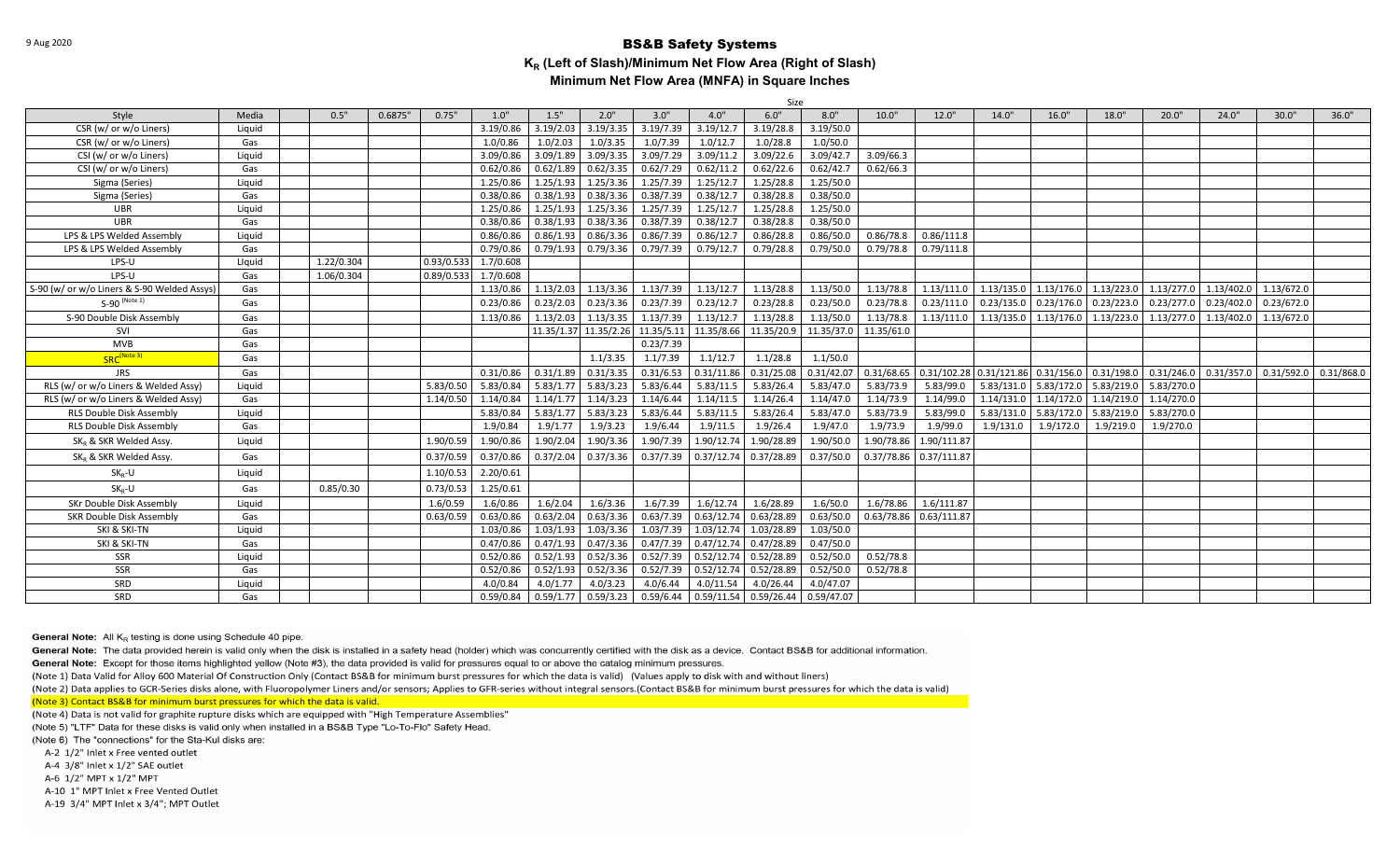|                                          |        |              |                  |            |           |                       |           |            | Size       |            |           |            |                                                                                           |                         |                         |                         |            |                       |       |
|------------------------------------------|--------|--------------|------------------|------------|-----------|-----------------------|-----------|------------|------------|------------|-----------|------------|-------------------------------------------------------------------------------------------|-------------------------|-------------------------|-------------------------|------------|-----------------------|-------|
| Style                                    | Media  | 0.5"         | 0.6875"<br>0.75" | 1.0"       | 1.5"      | 2.0"                  | 3.0"      | 4.0"       | 6.0"       | 8.0"       | 10.0"     | 12.0"      | 14.0"                                                                                     | 16.0"                   | 18.0"                   | 20.0"                   | 24.0"      | 30.0"                 | 36.0" |
| SRD-L                                    | Liquid |              |                  | 4.5/0.84   | 4.5/1.77  | 4.5/3.23              | 4.5/6.44  | 4.5/11/54  | 4.5/26.44  | 4.5/47.07  |           |            |                                                                                           |                         |                         |                         |            |                       |       |
| SRD-L                                    | Gas    |              |                  | 3.4/0.84   | 3.4/1.77  | 3.4/3.23              | 3.4/6.44  | 3.4/11.54  | 3.4/26.44  | 3.4/47.07  |           |            |                                                                                           |                         |                         |                         |            |                       |       |
| CCS                                      | Liquid |              |                  | 4.0/0.84   | 4.0/1.77  | 4.0/3.23              | 4.0/6.44  | 4.0/11.54  | 4.0/26.44  | 4.0/47.07  |           |            |                                                                                           |                         |                         |                         |            |                       |       |
| CCS                                      | Gas    |              |                  | 0.59/0.84  | 0.59/1.77 | 0.59/3.23             | 0.59/6.44 | 0.59/11.54 | 0.59/26.44 | 0.59/47.07 |           |            |                                                                                           |                         |                         |                         |            |                       |       |
| CCS-L                                    | Liquid |              |                  | 4.5/0.84   | 4.5/1.77  | 4.5/3.23              | 4.5/6.44  | 4.5/11/54  | 4.5/26.44  | 4.5/47.07  |           |            |                                                                                           |                         |                         |                         |            |                       |       |
| CCS-L                                    | Gas    |              |                  | 3.4/0.84   | 3.4/1.77  | 3.4/3.23              | 3.4/6.44  | 3.4/11.54  | 3.4/26.44  | 3.4/47.07  |           |            |                                                                                           |                         |                         |                         |            |                       |       |
| <b>FRS</b>                               | Gas    |              |                  | 0.80/0.86  | 0.80/1.93 | 0.80/3.35             |           |            |            |            |           |            |                                                                                           |                         |                         |                         |            |                       |       |
| <b>FRS w/liner (Note 3)</b>              | Gas    |              |                  | 0.80/0.86  | 0.80/1.93 | 0.80/3.35             |           |            |            |            |           |            |                                                                                           |                         |                         |                         |            |                       |       |
| ECR                                      | Liquid | (Not Tested) |                  |            |           |                       |           |            |            |            |           |            |                                                                                           |                         |                         |                         |            |                       |       |
| <b>ECR</b>                               | Gas    |              |                  | 0.58/0.86  | 0.58/2.03 | 0.58/3.35             | 0.58/7.30 | 0.58/12.1  | 0.58/25.4  | 0.58/43.6  | 0.58/66.3 | 0.58/94.7  |                                                                                           | $0.58/118.0$ 0.58/154.0 | 0.58/195.0              | 0.58/241.0              | 0.58/348.0 |                       |       |
| <b>ECV</b>                               | Gas    |              |                  | 4.2/0.735  | 4.2/1.24  | 4.2/2.21              | 4.2/4.76  | 4.2/7.9    | 4.2/18.1   | 4.2/31.4   | 4.2/48.8  | 4.2/69.4   | 4.2/88.0                                                                                  | 4.2/115.0               | 4.2/146.0               | 4.2/180.0               | 4.2/261.0  |                       |       |
| <b>RB-90</b>                             | Gas    |              |                  | 3.47/0.83  | 3.47/1.80 | 3.47/3.15             | 3.47/6.84 | 3.47/11.84 | 3.47/25.44 | 3.47/47.6  | 3.47/67.6 | 3.47/101.8 | 3.47/121.6                                                                                | 3.47/162.7              | 3.47/209.9              | 3.47/262.9              | 3.47/386.8 | 3.47/617.6 3.47/872.8 |       |
| <b>MRB</b>                               | Gas    | 5.3/0.14     | 5.3/0.31         | 5.3/0.55   | 5.3/1.24  | 5.3/2.20              | 5.3/4.50  | 5.3/8.80   | 5.3/19.8   | 5.3/35.2   | 5.3/55.0  |            |                                                                                           |                         |                         |                         |            |                       |       |
| GFN (w/ or w/o Liners)                   | Gas    |              |                  | 0.55/0.864 | 0.55/2.03 | 0.55/3.36             | 0.55/7.39 | 0.55/12.7  | 0.55/28.9  | 0.55/50.0  | 0.55/78.8 |            | $0.55/111.9$ $0.55/137.9$ $0.55/176.7$ $0.55/223.3$ $0.55/277.9$                          |                         |                         |                         | 0.55/402.0 |                       |       |
| XT <sup>(Note 3)</sup>                   | Liquid |              |                  | 0.5/0.86   | 0.5/2.03  | 0.5/3.36              | 0.5/7.39  | 0.5/12.7   | 0.5/28.8   | 0.5/50.0   | 0.5/78.8  | 0.5/111.0  |                                                                                           |                         |                         |                         |            |                       |       |
| XT <sup>(Note 3)</sup>                   | Gas    |              |                  | 0.5/0.86   | 0.5/2.03  | 0.5/3.36              | 0.5/7.39  | 0.5/12.7   | 0.5/28.8   | 0.5/50.0   | 0.5/78.8  | 0.5/111.0  |                                                                                           |                         |                         |                         |            |                       |       |
| MB, AMB <sup>(Note 4)</sup>              | Liquid |              |                  | 0.19/0.86  | 0.19/2.03 | 0.19/3.35             | 0.19/7.39 | 0.19/12.7  | 0.19/28.8  | 0.19/50.0  | 0.19/78.8 |            | $0.19/113.0$ $0.19/137.0$ $0.19/182.0$ $0.19/233.0$ $0.19/291.0$ $0.19/424.0$             |                         |                         |                         |            |                       |       |
| MB, AMB <sup>(Note 4)</sup>              | Gas    |              |                  | 0.19/0.86  | 0.19/2.03 | 0.19/3.35             | 0.19/7.39 | 0.19/12.7  | 0.19/28.8  | 0.19/50.0  | 0.19/78.8 | 0.19/113.0 |                                                                                           | $0.19/137.0$ 0.19/182.0 | 0.19/233.0              | 0.19/291.0              | 0.19/424.0 |                       |       |
| MBV, AMBV (bar spt) <sup>(Note 4)</sup>  | Liquid |              |                  | 1.9/0.63   | 1.9/1.66  | 1.9/2.69              | 1.9/5.92  | 1.9/10.4   | 1.9/23.1   | 1.9/40.9   | 1.9/63.7  | 1.9/91.5   | 1.9/110.0                                                                                 | 1.9/146.0               | 1.9/186.0               | 1.9/232.0               | 1.9/339.0  |                       |       |
| MBV, AMBV (bar spt) <sup>(Note 4)</sup>  | Gas    |              |                  | 1.9/0.63   | 1.9/1.66  | 1.9/2.69              | 1.9/5.92  | 1.9/10.4   | 1.9/23.1   | 1.9/40.9   | 1.9/63.7  | 1.9/91.5   | 1.9/110.0                                                                                 | 1.9/146.0               | 1.9/186.0               | 1.9/232.0               | 1.9/339.0  |                       |       |
| MBV, AMBV (dial spt) <sup>(Note 4)</sup> | Liquid |              |                  | 5.40/0.298 | 5.40/1.02 | 5.40/1.74             | 5.40/4.20 | 5.40/7.60  | 5.40/15.8  | 5.40/25.8  | 5.40/41.0 | 5.40/59.1  | 5.40/88.3                                                                                 | 5.40/95.7               | 5.40/124.0              | 5.40/153.0              | 5.40/226.0 |                       |       |
| MBV, AMBV (dial spt) <sup>(Note 4)</sup> | Gas    |              |                  | 5.40/0.298 | 5.40/1.02 | 5.40/1.74             | 5.40/4.20 | 5.40/7.60  | 5.40/15.8  | 5.40/25.8  | 5.40/41.0 | 5.40/59.3  | 5.40/88.3                                                                                 | 5.40/95.7               | 5.40/124.0              | 5.40/153.0              | 5.40/226.0 |                       |       |
| IMB, AIMB, FSM, AFSM <sup>(Note 4)</sup> | Liquid |              |                  | 0.31/0.86  | 0.31/2.03 | 0.31/3.35             | 0.31/7.39 | 0.31/12.7  | 0.31/28.8  | 0.31/50.0  | 0.31/78.8 | 0.31/113.0 |                                                                                           | $0.31/137.0$ 0.31/182.0 | 0.31/233.0              | $0.31/291.0$ 0.31/424.0 |            |                       |       |
| IMB, AIMB, FSM, AFSM <sup>(Note 4)</sup> | Gas    |              |                  | 0.31/0.86  | 0.31/2.03 | 0.31/3.35             | 0.31/7.39 | 0.31/12.7  | 0.31/28.8  | 0.31/50.0  | 0.31/78.8 | 0.31/113.0 |                                                                                           | $0.31/137.0$ 0.31/182.0 | 0.31/233.0              | 0.31/291.0              | 0.31/424.0 |                       |       |
| IMBL, AIMBL <sup>(Note 4)</sup>          | Liquid |              |                  | 0.31/0.86  | 0.31/2.03 | 0.31/3.35             | 0.31/7.39 | 0.31/12.7  | 0.31/28.8  | 0.31/50.0  | 0.31/78.8 | 0.31/113.0 |                                                                                           | $0.31/137.0$ 0.31/182.0 | 0.31/233.0              | 0.31/291.0              | 0.31/424.0 |                       |       |
| IMBL, AIMBL <sup>(Note 4)</sup>          | Gas    |              |                  | 0.31/0.86  | 0.31/2.03 | 0.31/3.35             | 0.31/7.39 | 0.31/12.7  | 0.31/28.8  | 0.31/50.0  | 0.31/78.8 | 0.31/113.0 | $0.31/137.0$ $0.31/182.0$ $0.31/233.0$                                                    |                         |                         | $0.31/291.0$ 0.31/424.0 |            |                       |       |
| RE, REA <sup>(Note 4)</sup>              | Liquid |              |                  | 0.15/0.86  | 0.15/2.03 | 0.15/3.35             | 0.15/7.39 | 0.15/12.7  | 0.15/28.8  | 0.15/50.0  | 0.15/78.8 | 0.15/113.0 |                                                                                           | $0.15/137.0$ 0.15/182.0 | 0.15/233.0              | 0.15/291.0              | 0.15/424.0 |                       |       |
| RE, REA <sup>(Note 4)</sup>              | Gas    |              |                  | 0.15/0.86  | 0.15/2.03 | 0.15/3.35             | 0.15/7.39 | 0.15/12.7  | 0.15/28.8  | 0.15/50.0  | 0.15/78.8 | 0.15/113.0 | 0.15/137.0                                                                                | 0.15/182.0              | 0.15/233.0              | 0.15/291.0              | 0.15/424.0 |                       |       |
| REV, REVA <sup>(Note 4)</sup>            | Liquid |              |                  | 3.15/0.69  |           | $3.15/1.76$ 3.15/3.09 | 3.15/6.29 | 3.15/10.2  | 3.15/20.9  | 3.15/37.1  | 3.15/56.5 | 3.15/77.5  | 3.15/99.1                                                                                 |                         | $3.15/125.0$ 3.15/158.0 | 3.15/190.0 3.15/269.0   |            |                       |       |
| REV, REVA <sup>(Note 4)</sup>            | Gas    |              |                  | 3.15/0.69  |           | $3.15/1.76$ 3.15/3.09 | 3.15/6.29 | 3.15/10.2  | 3.15/20.9  | 3.15/37.1  | 3.15/56.5 | 3.15/77.5  | 3.15/99.1                                                                                 |                         | $3.15/125.0$ 3.15/158.0 | 3.15/190.0 3.15/269.0   |            |                       |       |
| REL, RELA <sup>(Note 4)</sup>            | Liquid |              |                  | 0.16/0.86  | 0.16/2.03 | 0.16/3.35             | 0.16/7.39 | 0.16/12.7  | 0.16/28.8  | 0.16/50.0  | 0.16/78.8 | 0.16/113.0 | 0.16/137.0                                                                                | 0.16/182.0              | 0.16/233.0              | 0.16/291.0              | 0.16/424.0 |                       |       |
| REL, RELA <sup>(Note 4)</sup>            | Gas    |              |                  | 0.16/0.86  |           | $0.16/2.03$ 0.16/3.35 | 0.16/7.39 | 0.16/12.7  | 0.16/28.8  | 0.16/50.0  | 0.16/78.8 | 0.16/113.0 | $\mid$ 0.16/137.0 $\mid$ 0.16/182.0 $\mid$ 0.16/233.0 $\mid$ 0.16/291.0 $\mid$ 0.16/424.0 |                         |                         |                         |            |                       |       |
|                                          |        |              |                  |            |           |                       |           |            |            |            |           |            |                                                                                           |                         |                         |                         |            |                       |       |

**General Note:** All  $K_R$  testing is done using Schedule 40 pipe.

General Note: The data provided herein is valid only when the disk is installed in a safety head (holder) which was concurrently certified with the disk as a device. Contact BS&B for additional information.

General Note: Except for those items highlighted yellow (Note #3), the data provided is valid for pressures equal to or above the catalog minimum pressures.

(Note 1) Data Valid for Alloy 600 Material Of Construction Only (Contact BS&B for minimum burst pressures for which the data is valid) (Values apply to disk with and without liners)

(Note 2) Data applies to GCR-Series disks alone, with Fluoropolymer Liners and/or sensors; Applies to GFR-series without integral sensors.(Contact BS&B for minimum burst pressures for which the data is valid) (Note 3) Contact BS&B for minimum burst pressures for which the data is valid.

(Note 4) Data is not valid for graphite rupture disks which are equipped with "High Temperature Assemblies"

(Note 5) "LTF" Data for these disks is valid only when installed in a BS&B Type "Lo-To-Flo" Safety Head.

(Note 6) The "connections" for the Sta-Kul disks are:

A-2 1/2" Inlet x Free vented outlet

A-4 3/8" Inlet x 1/2" SAE outlet

A-6 1/2" MPT x 1/2" MPT

A-10 1" MPT Inlet x Free Vented Outlet

A-19 3/4" MPT Inlet x 3/4"; MPT Outlet